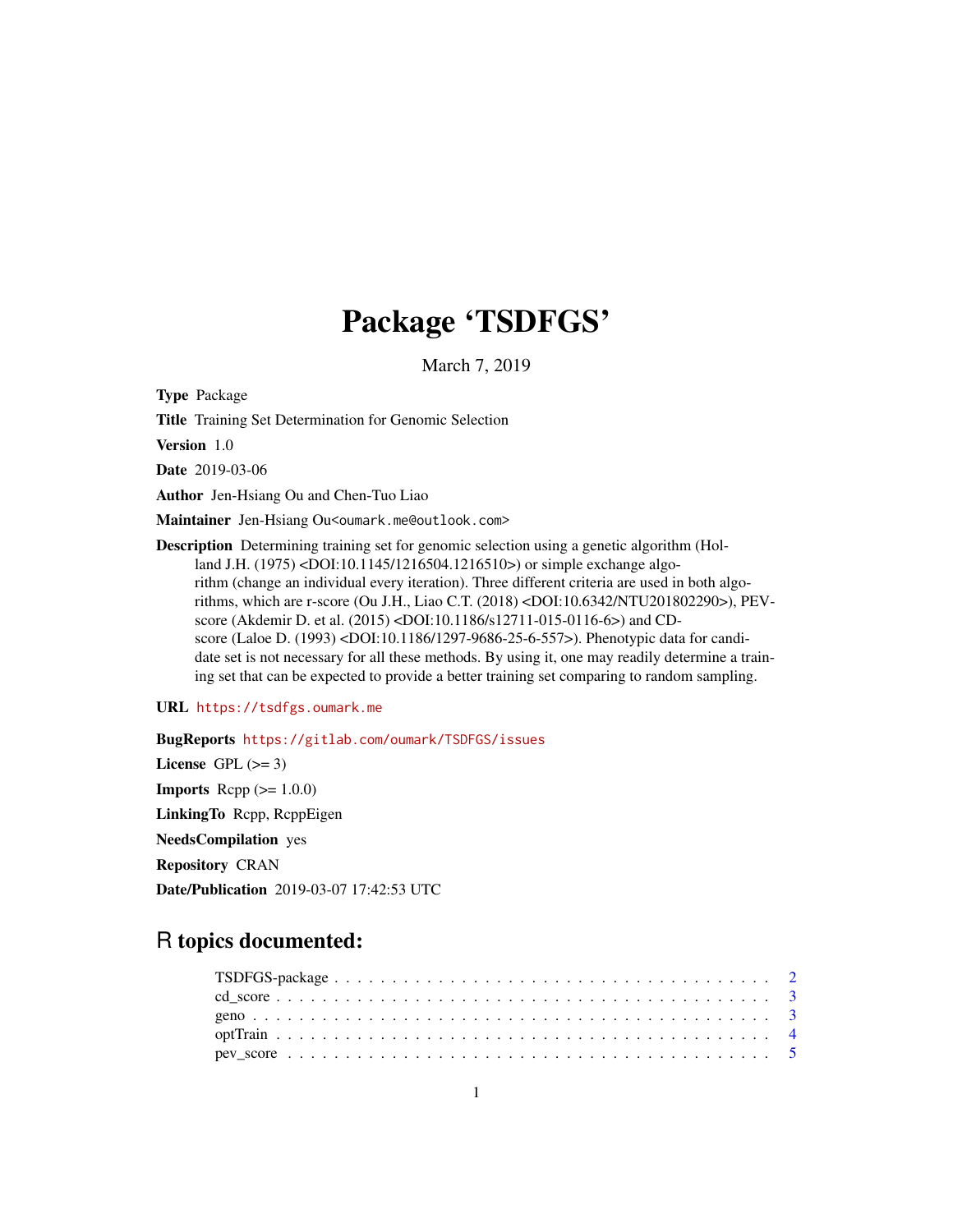<span id="page-1-0"></span>

| Index |  |  |  |  |  |  |  |  |  |  |  |  |  |  |  |  |  |  | $\blacksquare$ |
|-------|--|--|--|--|--|--|--|--|--|--|--|--|--|--|--|--|--|--|----------------|
|       |  |  |  |  |  |  |  |  |  |  |  |  |  |  |  |  |  |  |                |
|       |  |  |  |  |  |  |  |  |  |  |  |  |  |  |  |  |  |  |                |
|       |  |  |  |  |  |  |  |  |  |  |  |  |  |  |  |  |  |  |                |

TSDFGS-package *Training Set Determination for Genomic Selection*

#### Description

Determining training set for genomic selection using a genetic algorithm (Holland J.H. (1975) <DOI:10.1145/1216504.1216510>) or simple exchange algorithm (change an individual every iteration). Three different criteria are used in both algorithms, which are r-score (Ou J.H., Liao C.T. (2018) <DOI:10.6342/NTU201802290>), PEV-score (Akdemir D. et al. (2015) <DOI:10.1186/s12711- 015-0116-6>) and CD-score (Laloe D. (1993) <DOI:10.1186/1297-9686-25-6-557>). Phenotypic data for candidate set is not necessary for all these methods. By using it, one may readily determine a training set that can be expected to provide a better training set comparing to random sampling.

#### Details

The package is used to determine the optimal training set in a highly structured, mild structured and diverse population. The function "optTrain" use a genetic algorithm or simple exchange algorithm to evaluate an optimal solution using one of the criteria (r-score (Ou J.H., Liao C.T. (2018) <DOI:10.6342/NTU201802290>), PEV-score (Akdemir D. et al. (2015) <DOI:10.1186/s12711- 015-0116-6>), CD-score(Laloe D. (1993) <DOI:10.1186/1297-9686-25-6-557>)).

#### Author(s)

Jen-Hsiang Ou and Chen-Tuo Liao

Maintainer: Jen-Hsiang Ou<oumark.me@outlook.com>

#### References

Akdemir D., Sanchez JI., Jannink JL. (2015), Optimization of genomic selection training populations with a genetic algorithm. Genetic Selection Evolution 47:38.\

Laloe D. (1993), Precision and information in linear models of genetic evolution. Genetics Selection Evolution 25:557.\

Ou J.H., Liao C.T. (2018), Training set determination for genomic selection. National Taiwan University Master Thesis.

#### See Also

**[STPGA](#page-0-0)**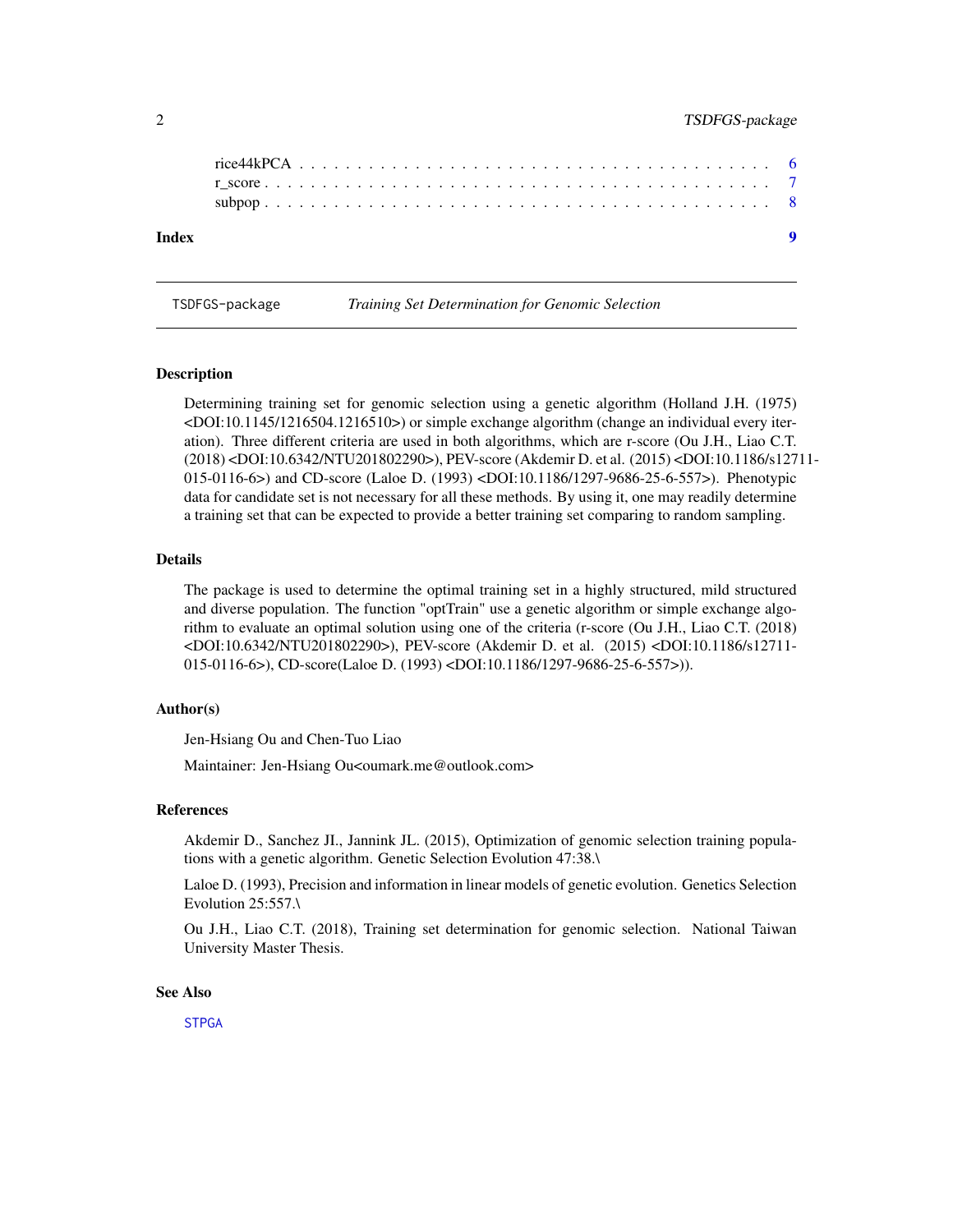<span id="page-2-0"></span>

#### Description

A criterion for finding optimal training set using generalized coefficient of determination (Laloe D. (1993) <DOI:10.1186/1297-9686-25-6-557>).

#### Usage

cd\_score(x, x0)

#### Arguments

|    | Genomic metrix of training set. |
|----|---------------------------------|
| х0 | Genomic metric of testing set.  |

#### Value

A numeric score.

#### Author(s)

Jen-Hsiang Ou <oumark.me@outlook.com>

#### References

Laloe D. (1993), Precision and information in linear models of genetic evaluation. Genetics Selection Evolution 25:557.

#### Examples

data("rice44kPCA") cd\_score(geno[1:100,], geno[101:200,])

geno *Rice 44k Genomoe Data*

#### Description

A PC Matric of Rice 44k Genomoe Data

#### Usage

data("rice44kPCA")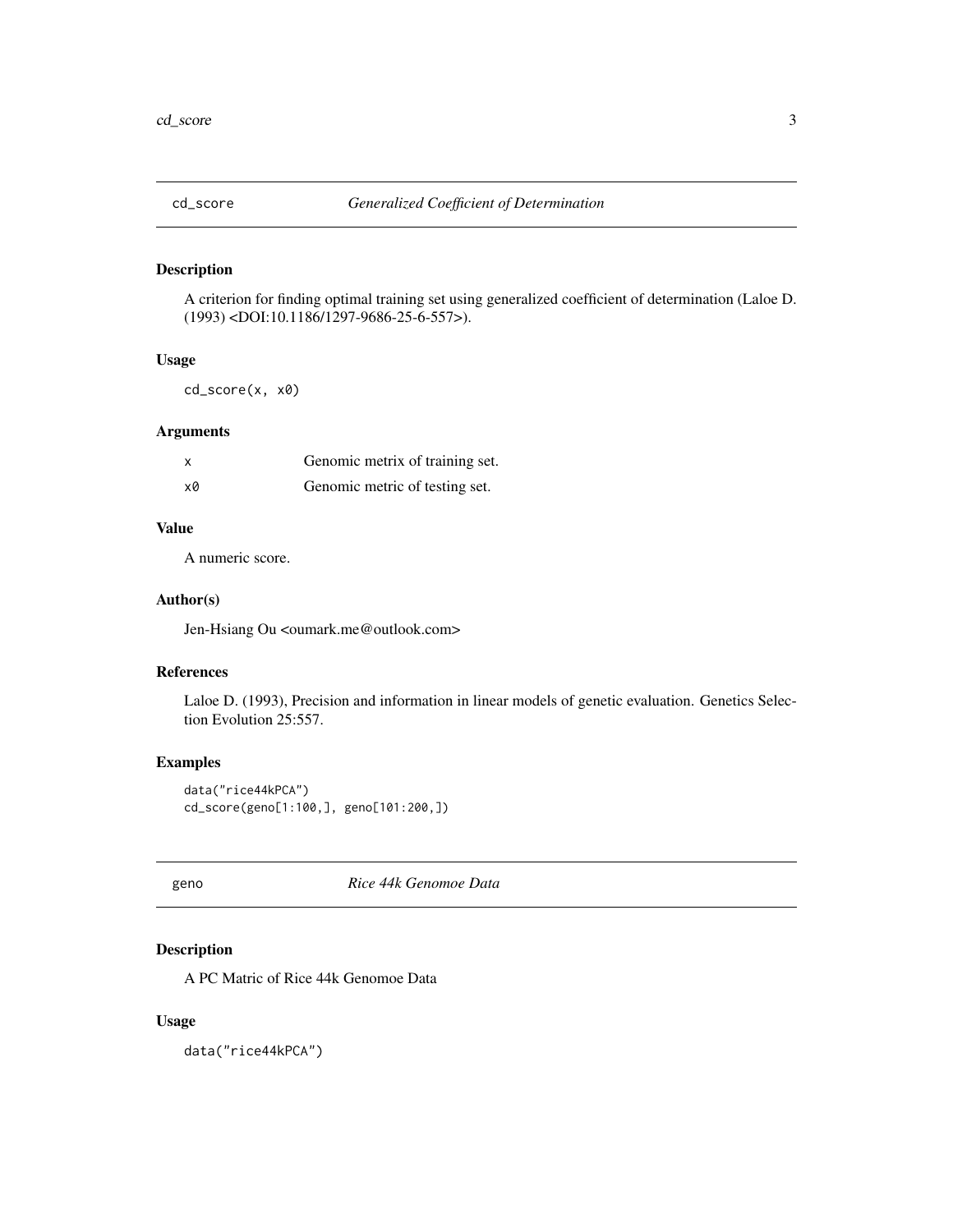#### <span id="page-3-0"></span>Format

A numeric matrix with 404 rows and 404 columns.

#### Source

<http://www.ricediversity.org/data/index.cfm>

#### Examples

data("rice44kPCA") dim(geno)

optTrain *Algorithm for optimal training set determination*

#### Description

It uses a genetic algorithm or simple exchange algorithm with three different criteria (r-score (J.H. Ou et al., (2019) <DOI:10.6342/NTU201802290>), PEV-score (Akdemir D. et al., (2015) <DOI:10.1186/s12711-015-0116-6>), CD-score (Laloe D. (1993) <DOI:10.1186/1297-9686-25-6- 557>)) to determine an optimal training set.

#### Usage

optTrain(geno, cand, n.train, subpop = NULL, test = NULL, method = "rScore", min.iter = NULL)

#### Arguments

| geno     | A numeric matrix of principal components (rows: individuals; columns: PCs).<br>To reduce computing time, one may use first $k$ PCs by geno[,1: $k$ ].                                                                  |
|----------|------------------------------------------------------------------------------------------------------------------------------------------------------------------------------------------------------------------------|
| cand     | An integer vector of which rows of individuals are candidates of the training set<br>in the geno matrix.                                                                                                               |
| n.train  | The size of the target training set.                                                                                                                                                                                   |
| subpop   | A character vector of subpopulation's group name. The algorithm will ignore<br>the population structure if it remains NULL.                                                                                            |
| test     | An integer vector of which rows of individuals are in the test set in the geno<br>matrix. The algorithm will use an un-target method if it remains NULL.                                                               |
| method   | Choices are rScore, PEV and CD. rScore will be used by default.                                                                                                                                                        |
| min.iter | Minimum iteration of all methods can be appointed. One should always check if<br>the algorithm is converged or not. A minimum iteration will set by considering<br>the candidate and test set size if it remains NULL. |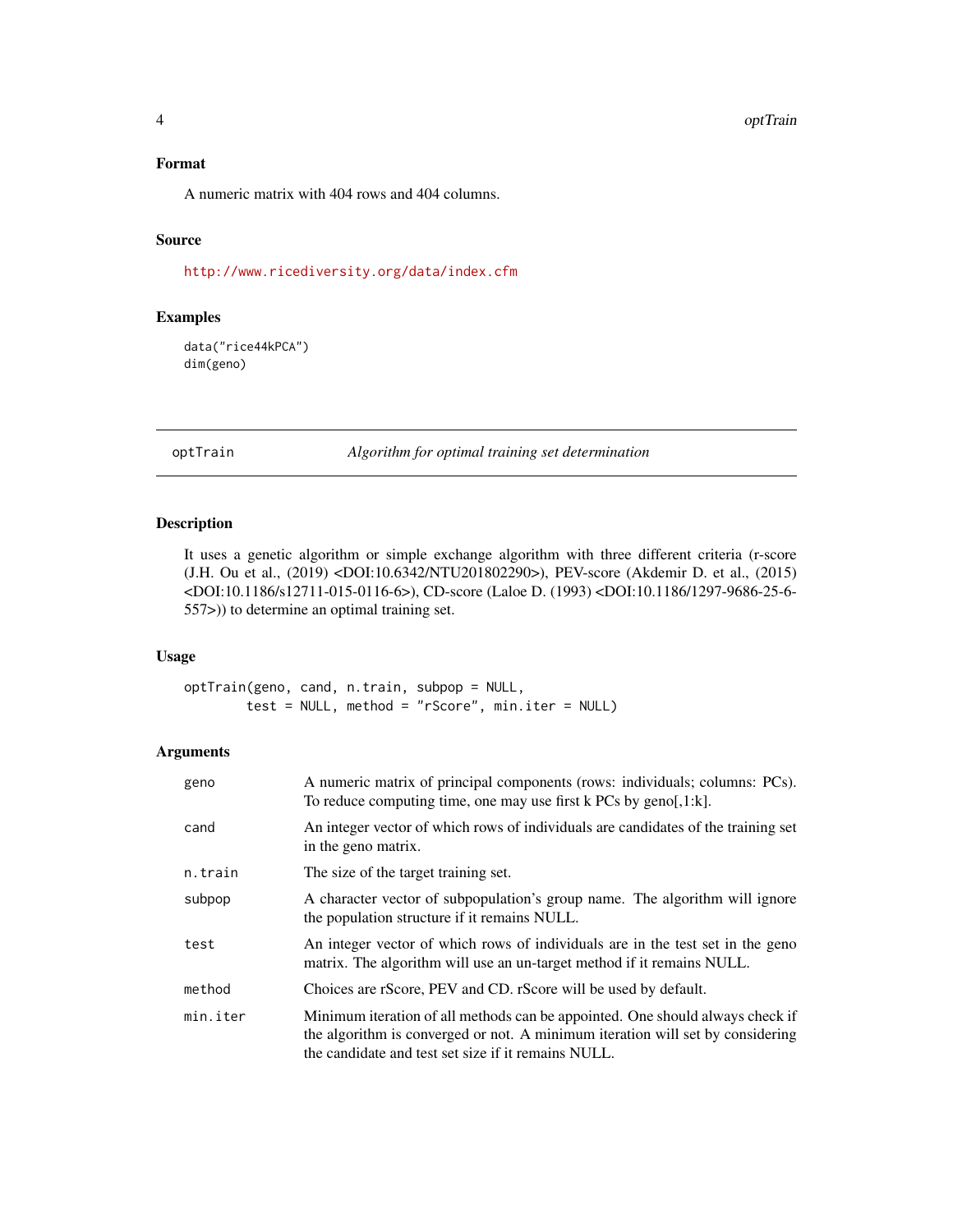#### <span id="page-4-0"></span>pev\_score 55 and 55 and 55 and 55 and 55 and 55 and 55 and 55 and 55 and 55 and 55 and 55 and 55 and 55 and 55 and 55 and 55 and 55 and 55 and 55 and 55 and 55 and 55 and 55 and 55 and 55 and 55 and 55 and 55 and 55 and 55

#### Value

| OPTtrain  | An integer vector of the chosen optimal training set.                     |
|-----------|---------------------------------------------------------------------------|
| TOPscore  | Score of each iteration. (Given by one of three criterions)               |
| ITERscore | Score of the best solution in by far. (Given by one of three criterions.) |

#### Note

Both genetic algorithm and simple exchange algorithms do not assure convergence to global optimal, and it is highly recommended to draw the convergence plot to check it converges to the local optimal.

#### Author(s)

Jen-Hsiang Ou and Chen-Tuo Liao

Maintainer: Jen-Hsiang Ou<oumark.me@outlook.com>

#### References

Akdemir D., Sanchez JI., Jannink JL. (2015), Optimization of genomic selection training populations with a genetic algorithm. GenSetic Selection Evolution 47:38.\

Laloe D. (1993), Precision and information in linear models of genetic evolution. Genetics Selection Evolution 25:557.\

Holland J. H. (1975) Adaptation in Natural and Artificial Systems. University of Michigan Press.

#### Examples

```
## LOAD EXAMPLE DATA ##
data("rice44kPCA")
out.RNN = optTrain(geno, cand = 1:404, n.train = 100)
```
pev\_score *PEV Score*

#### Description

PEV-score (Akdemir D. et al. (2015) <DOI:10.1186/s12711-015-0116-6>) is a criterion for finding a training set which derived from the covariance of the prediction of the test set.

#### Usage

pev\_score(X, X0)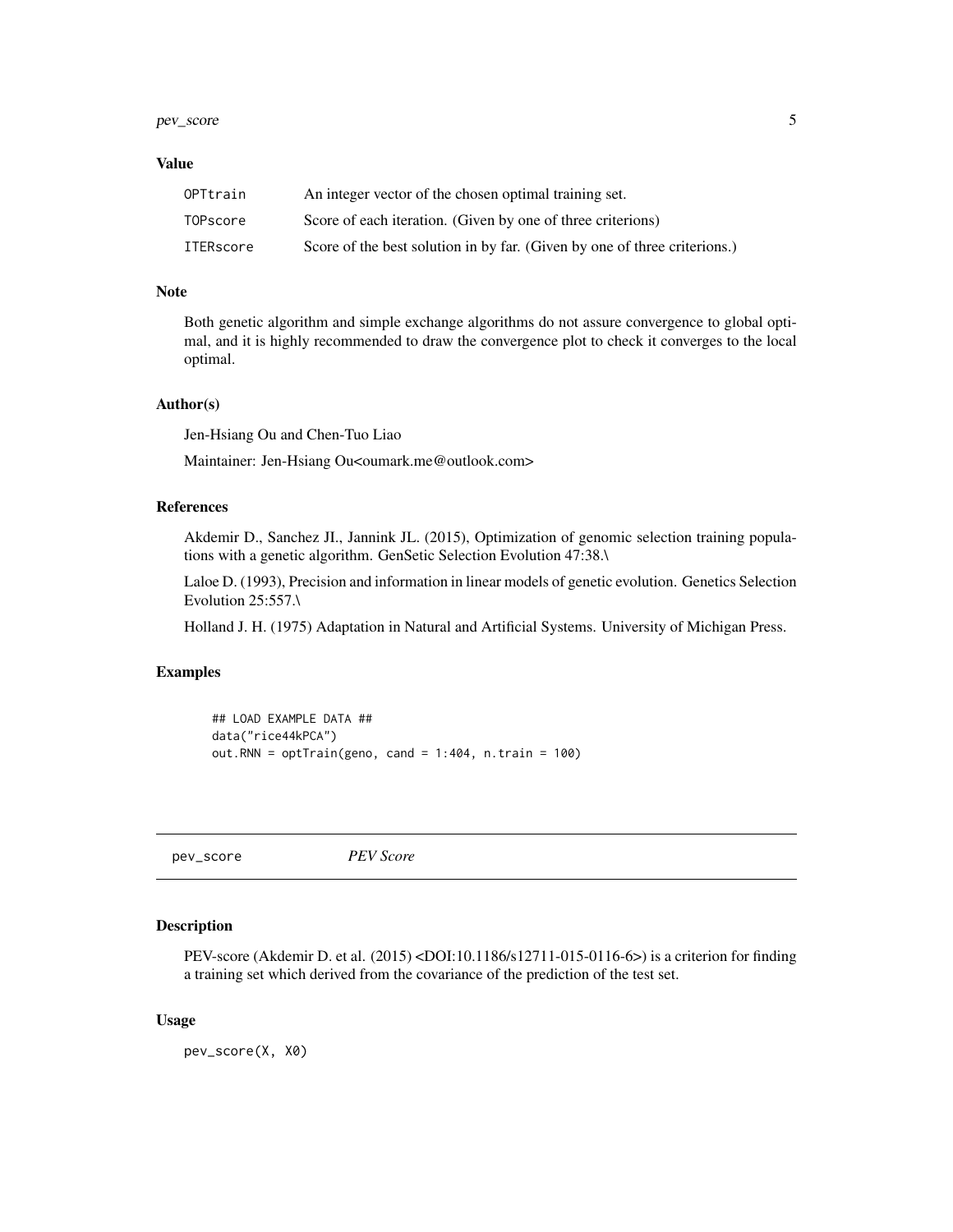#### <span id="page-5-0"></span>Arguments

|    | A genetic matrix of training set. |
|----|-----------------------------------|
| X0 | A genetic matrix of test set.     |

#### Value

A numeric score.

#### Author(s)

Jen-Hsiang Ou <oumark.me@outlook.com>

#### References

Akdemir D. et al., (2015), Optimization of genomic selection training populations with a genetic algoritthm. Genetics Selection Evolution 47:38.\

Kennedy B.W., Trus D., (1993), Considerations on genetic connectedness between management units under an animal model. J Anim Sci. 1993 Sep;71(9):2341-52

#### Examples

data("rice44kPCA") pev\_score(geno[1:50,],geno[51:100,])

rice44kPCA *44k genome rice data*

#### Description

This data set was provided by Zhao et al. (2011) <DOI:10.1038/ncomms1467> which genotyping 44,100 SNP variants across 413 diverse accessions of O. sativa from 82 countries. We converted the genomic information into a PC matrix.

#### Usage

data("rice44kPCA")

#### Format

geno A numeric matrix of principal components

subpop A character vector of subpopulation's group name.

#### Source

http://www.ricediversity.org/data/index.cfm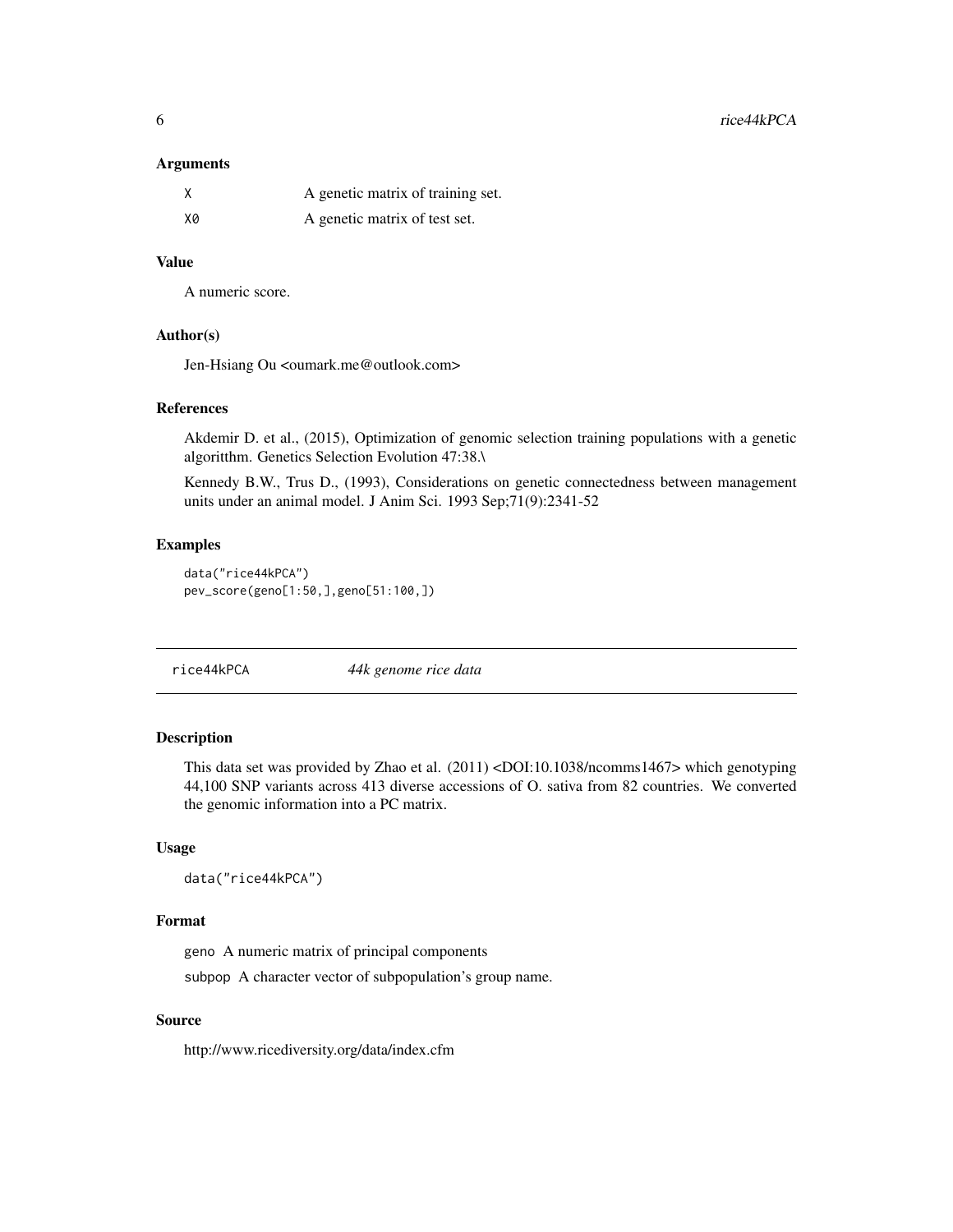#### <span id="page-6-0"></span>r\_score 7

#### References

Keyan Zhao, Chih-Wei Tung, Georgia C. Eizenga, Mark H. Wright, M. Liakat Ali, Adam H. Price, Gareth J. Norton, M. Rafiqul Islam, Andy Reynolds, Jason Mezey, Anna M. McClung, Carlos D. Bustamante & Susan R. McCouch (2011). Genome-wide association mapping reveals a rich genetic architecture of complex traits in Oryza sativa. Nat Comm 2:467 | DOI: 10.1038/ncomms1467, Published Online 13 Sep 2011.

#### Examples

data("rice44kPCA")

#### Description

A criterion for finding training set which derived from Pearson's correlation between GEBVs (genomic estimated breeding value) and phenotype value of a test set.

#### Usage

r\_score(x, x0)

#### Arguments

| x  | A genetic matrix of training set. |
|----|-----------------------------------|
| x0 | A genetic matrix of test set.     |

#### Value

A numeric score.

#### Author(s)

Jen-Hsiang Ou <oumark.me@outlook.com>

#### References

Ou J.H., Liao C.T. (2018), Training set determination for genomic selection. National Taiwan University Master Thesis.

#### Examples

```
data("rice44kPCA")
r_score(geno[1:50,],geno[51:100,])
```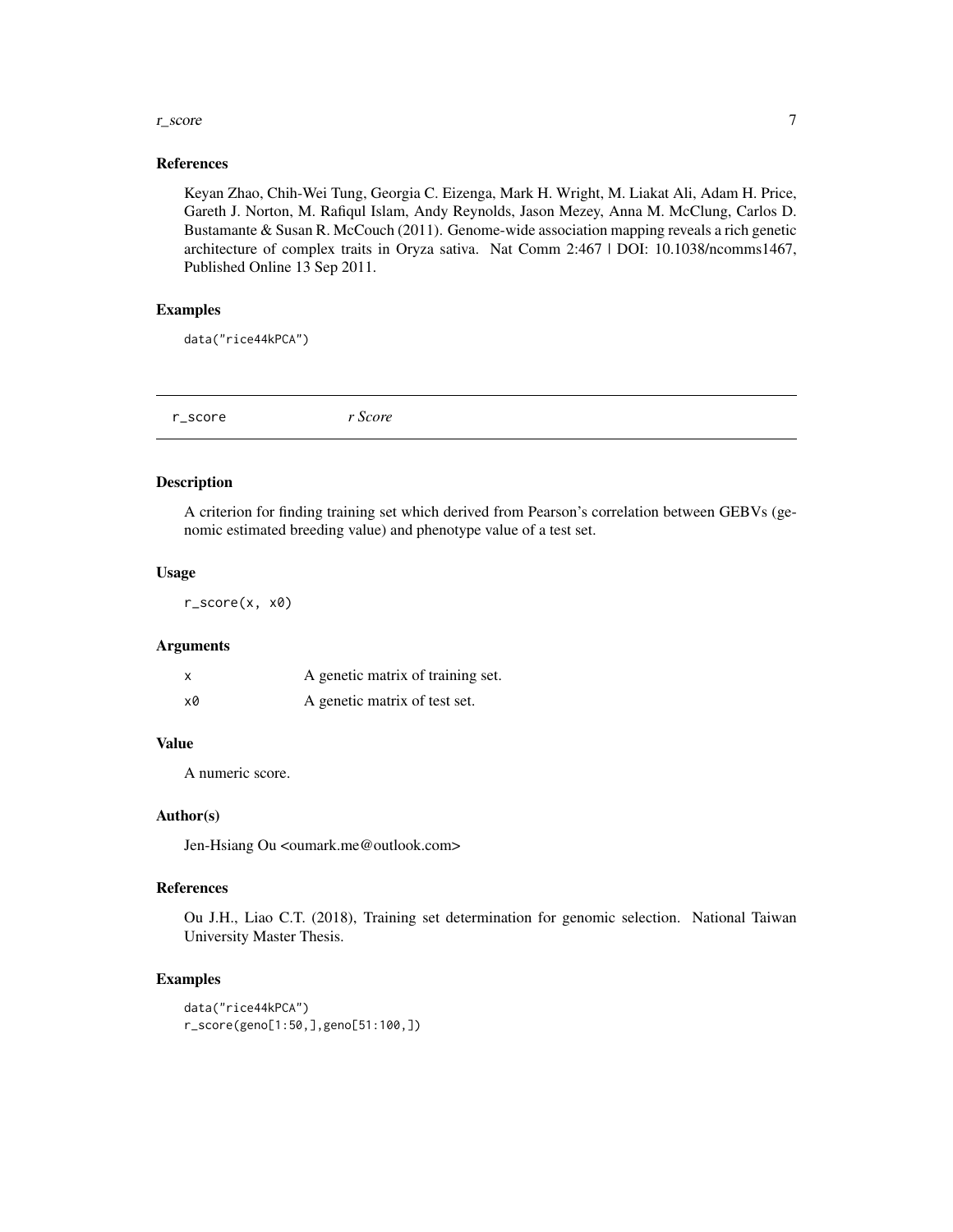<span id="page-7-0"></span>

#### Description

Subpopulation of Each Individuals in Rice 44k Genome Data

#### Usage

```
data("rice44kPCA")
```
#### Format

A character vector.

#### Source

<http://www.ricediversity.org/data/index.cfm>

#### Examples

data("rice44kPCA") print(subpop)